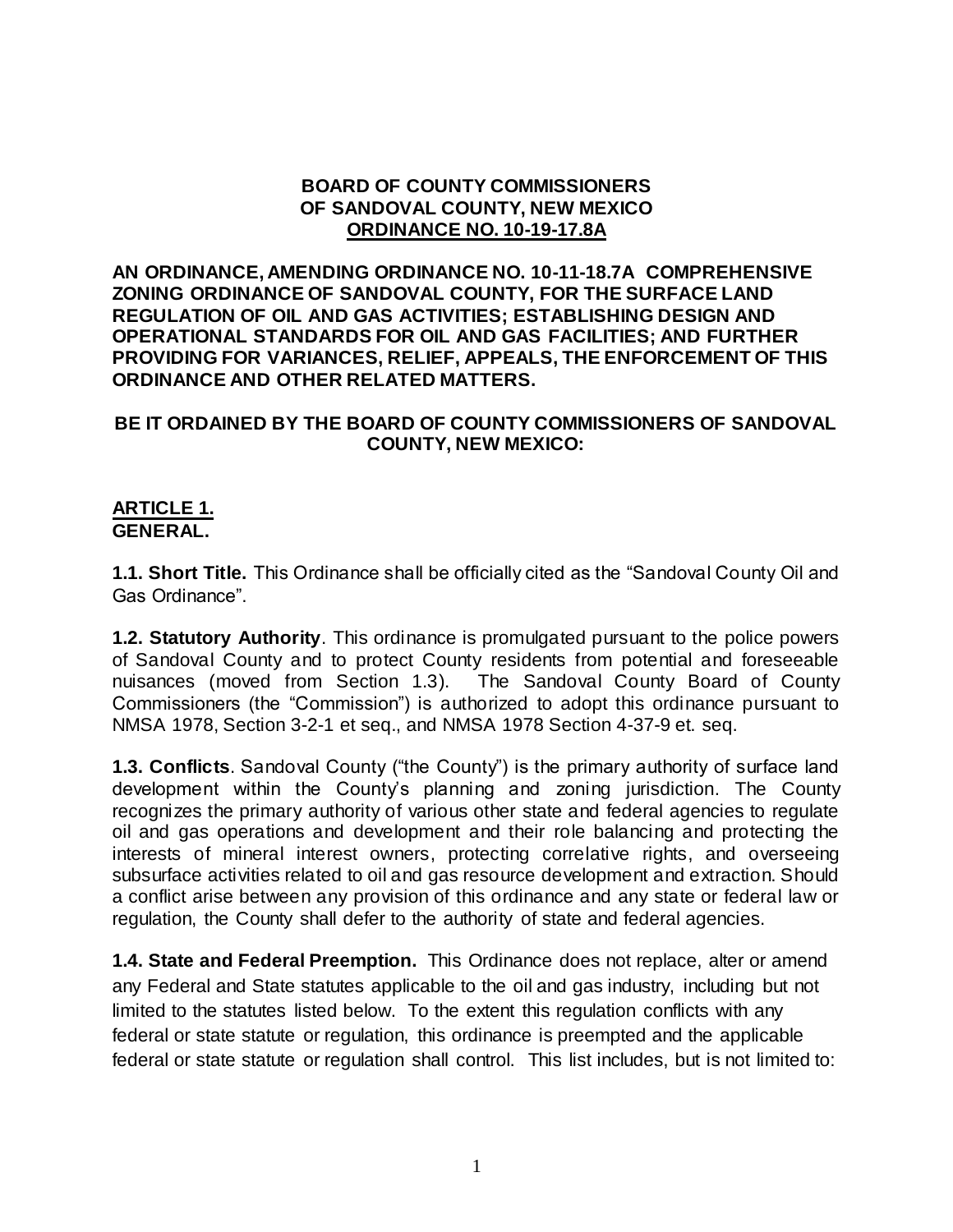- (A) The Surface Owners Protection Act, N.M.S.A. 1978, §§ 70-12-1 et. seq.;
- (B) The Oil and Gas Act, N.M.S.A. 1978, §§ 70-2-1 et seq.;
- (C) The Water Quality Act, N.M.S.A. 1978, §§ 74-6-1 et seq.;
- (D) The Solid Waste Act, N.M.S.A. 1978, §§ 74-9-1 et seq.;
- (E) The Rangeland Protection Act, N.M.S.A. 1978, §§ 76-7B-1 et seq.;

(F) The Emergency Planning and Community Right To Know Act, 42 U.S.C.A. §§ 11001et seq.;

- (G) The New Mexico Public Health Act, N.M.S.A. 1978 §§ 24-1-1 et seq.;
- (H) The Wildlife Conservation Act, N.M.S.A. 1978, §§ 17-2-37 et seq.;
- (I) The Cultural Properties Act, N.M.S.A. 1978, §§ 18-6-1 et seq.;
- (J) The National Historic Preservation Act, 16 U.S.C.A §§ 470 et seq.;
- (K) The Uniform Trade Secret Act N.M.S.A. 1978, §§ 57-3A-1 et seq.;
- (L) The Prehistoric and Historic Sites Act, N.M.S.A. 1978, §§18-8-1 et seq.;
- (M) The Cultural Properties Protection Act, N.M.S.A. 1978, §§ 1 8-6A- 1 et seq.;
- (N) The Archaeological Resources Protection Act, 16 U.S.C.A. § 470 aa et seq.; and
- (O) The Energy Policy Act, 42 U.S.C.A. § 6201 et. seq.
- (P) The Clean Water Act 33 U.S.C.A §1251 et seq. ; and
- (Q) The Occupational Safety and Health Act, 1970, U.S.C.A. 651 et seq.

(R) The New Mexico Night Sky Protection Act, N.M.S.A. 1978, 74-12-1 through 74-12- 11.

# **ARTICLE 2.**

## **DEFINITIONS.**

**2.1. Incorporation by Reference.** For purposes of defining the terms used in this Ordinance, the County hereby adopts the definitions used by the New Mexico Oil Conservation Division, which are provided in 19.15.2.7 NMAC.

### **ARTICLE 3.**

### **ZONING ORDINANCE AMENDMENT.**

**3.1. Amending Comprehensive Zoning Ordinance.** The Sandoval County Board of County Commissioners hereby amends Ordinance No. 10-11-18.7A, Comprehensive Zoning Ordinance of Sandoval County, to establish Oil and Gas exploration and production, and the structures and facilities associated with that use, as a Permissive use within Section 9 (1). RRA – Rural Residential Agricultural District, and to remove this use from Section 10. SU – Special Use District.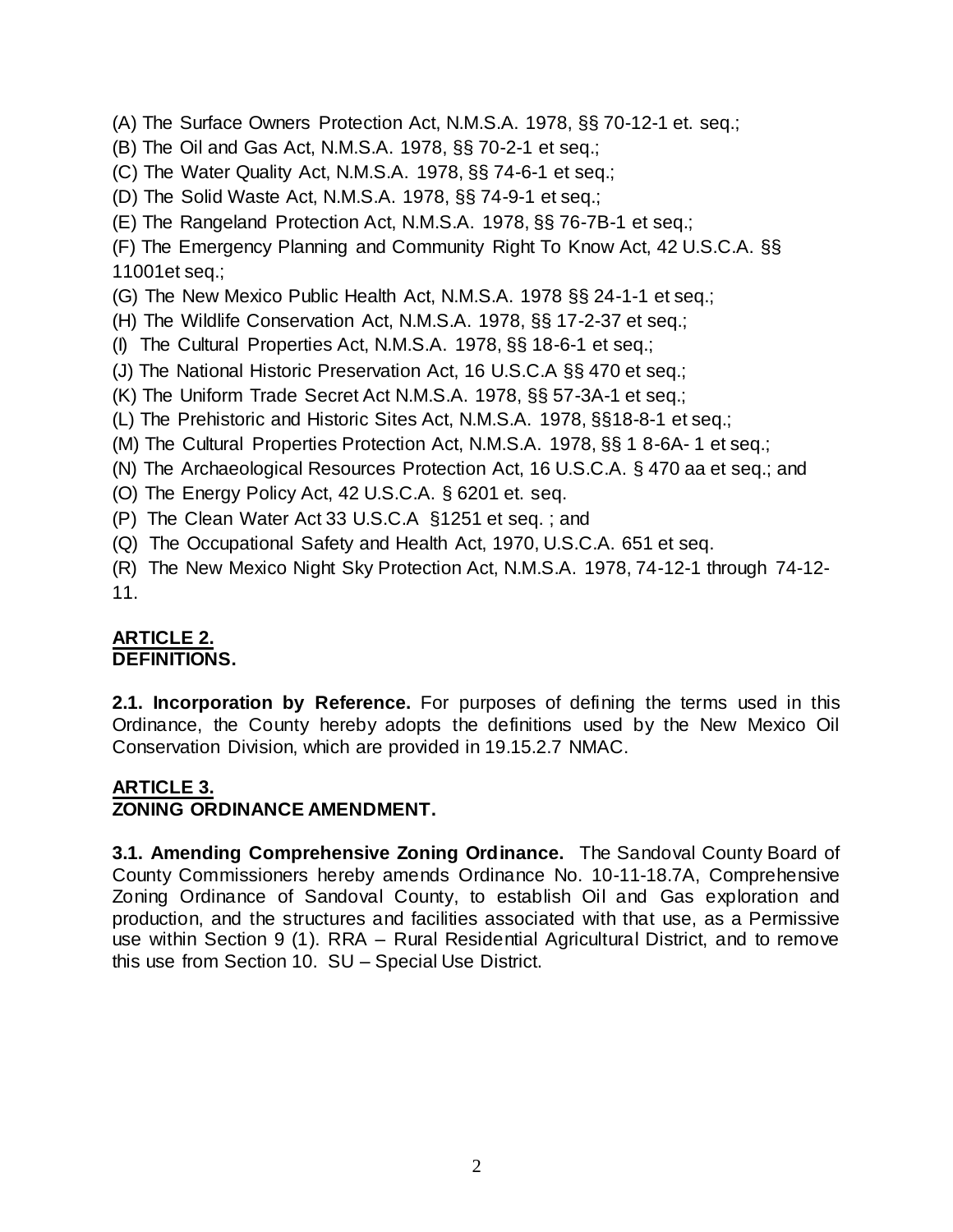#### **ARTICLE 4. PERMIT REVIEW.**

**4.1**. The County hereby establishes a Permit review procedure for applications for oil and gas exploration and production, and the structures and facilities associated with that use. Approval of a request for a Permit for oil and/or gas facilities shall be granted by the Director upon satisfactory provision by the applicant of all the requirements established in this Ordinance as stated in ARTICLE V.

**4.2.** Each permit shall authorize the drilling of only one (1) well as identified by its API well number. For the purposes of this Ordinance, a "well" is defined as a boring into the earth that is designed to bring petroleum hydrocarbons to the surface.

**4.3.** When a permit has been issued for the drilling of a well, such permit shall constitute sufficient authority for drilling, operation, production and for the construction and gathering lines and discharge by the permittee and its employees, agent and contractors.

**4.4.** It is unlawful and an offense for any person acting either for himself or herself or acting as agent, employee, independent contractor or servant for any person to knowingly drill any well within the County and jurisdiction of this chapter without a well drilling permit.

### **ARTICLE 5**.

**PERMIT APPLICATION.** Prior to commencing drilling, deepening or re-entry operations, commencing an additional lateral, plugging a well back to a different pool, or completing or re-completing a well in an additional pool, an operator is required to provide the County the following information:

**5.1.** Applicant Information. The name and contact information of (i) operator and any contractors known as of the date of the Application and (ii) property owner(s) and (iii) lease owner(s) and mineral rights owner(s). The County shall be notified if any changes to the applicant information occurs. For the purposes of this Ordinance, "applicant" is defined as surface land owner, mineral rights owner, and/or operator who applies for a Permit.

**5.2**. An approved NMOCD C-101 and C-102 APD (Application for Permit to Drill) for exploration activities. An approved NMOCD Oil and Gas Form C-104 (Request for Allowable and Authorization to Transport) from the NMOCD shall be submitted to the County prior to commencement of production activities.

**5.3.**Scope of Operations. A brief description of the scope of operations contemplated by the operator, including the estimated depth of each proposed well and the estimated commencement date of the operations.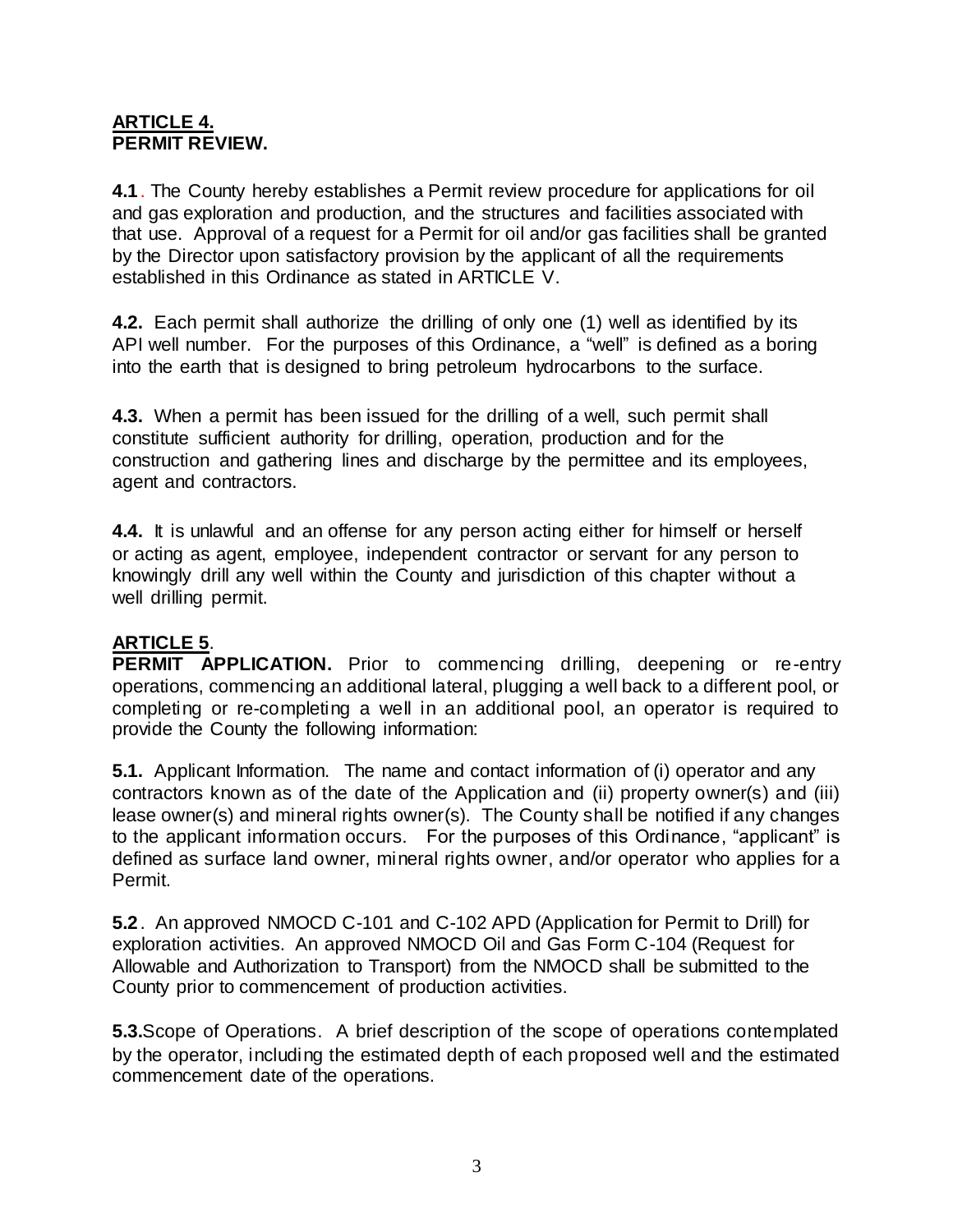**5.4.** Site Plan. The proposed site plan for the well(s), including the proposed location and routing of any gathering lines, and a diagram of the permanent location/footprint.

**5.5**. Property Details. The legal property description and a map or plat depicting (i) the location of the proposed well and/or facility equipment, (ii) occupied dwellings, schools, churches, hospitals, or cemeteries within seven hundred fifty (750) feet for a single well, and seven hundred fifty (750) feet of each well, (iii) fresh water supply wells and subsurface fresh water storage reservoirs within seven hundred fifty (750) feet of the proposed well(s), and (iv) seven hundred fifty (750) feet distance of the proposed well from any public roads.

**5.6**. Noise Control Plan. Estimate the noise levels from expected operations requiring notice, which shall not exceed sixty (60) decibels as measured from a distance of seven hundred fifty (750) feet from the well or associated operations, including noise from traffic, and describe the manner in which operator intends to limit the noise levels associated with such operations below that threshold. Noise levels may exceed sixty (60) decibels, up to eighty (80) decibels, for a period of time not to exceed thirty (30) calendar days for each calendar year.

**5.7.** Road Plan. The applicant shall submit an Oil and Gas road route plan that identifies adequate roads for oil and gas related truck traffic for exploration and production. The Planning and Zoning Division Director or designee shall convey the Road Plan to the Public Works Department Director or designee for review, and may revise as needed. The Public Works Department Director or designee may require modification of affected County roads consistent with County Standards prior to utilization by the Applicant. The Public Works Department Director or designee shall issue a determination to accept or deny the Road Plan within 30 days. The applicant may file for a Variance on the determination of the Public Works Director or designee to the Planning and Zoning Commission.

In the event that the Public Works Department Director or designee does not provide a determination on the submitted Road Plan to the applicant within 30 days, via electronic email and/or certified mail/return receipt, the Road Plan shall be deemed approved.

**5.8.** Emergency Response Plan. The applicant shall submit an Emergency Response Plan identifying all fire, police, and emergency response services in the County that are closest to the well site as well as a description of standard operating procedures, including applicable health, safety and environment protocols, used by the operator in the event of emergencies. The Emergency Response Plan must include a section for fire protection and when the permittee will call emergency responders. The Planning and Zoning Division Director or designee shall convey the Emergency Response Plan to the Fire Department Fire Chief or designee for review, and may revise as needed. The Fire Department Fire Chief or designee shall issue a determination to accept or deny the Emergency Response Plan within 30 days. The applicant may file for a Variance on the determination of the Fire Department Fire Chief or designee to the Planning and Zoning Commission.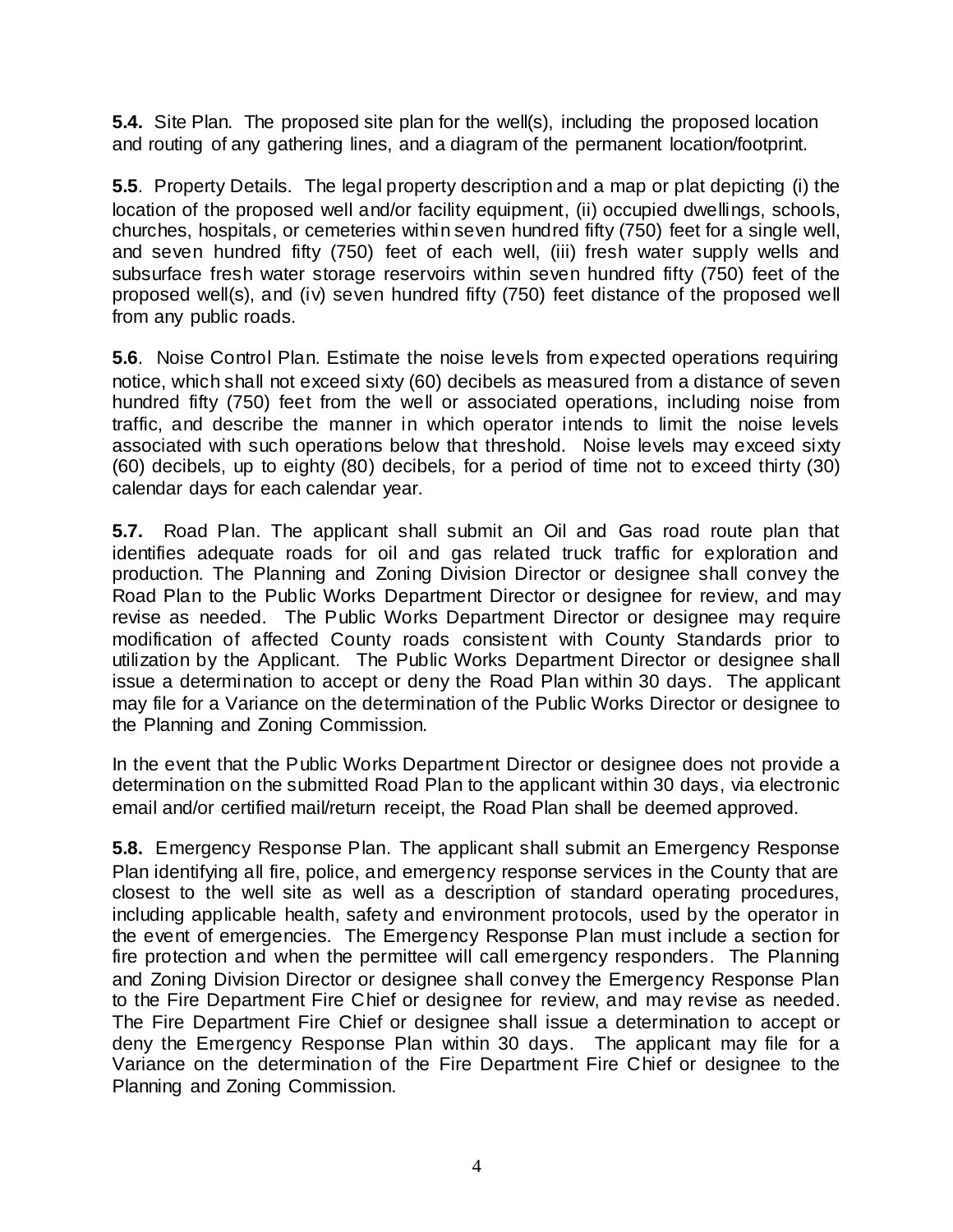In the event that the Fire Department Fire Chief or designee does not provide a determination on the submitted Emergency Response Plan to the applicant within 30 days, via electronic email and/or certified mail/return receipt, the Emergency Response Plan shall be deemed approved.

**5.9.** Proof of Bond. Certify the OCD's financial assurance requirements, as set forth in 19.15.5 NMAC, have been satisfied.

**5.10.** SOPA Certification. Certify that it will comply with the requirements of the Surface Owner Protection Act as enforced by the New Mexico Oil Conservation Division pursuant to NMSA 1978, § 70-12-1 (2007).

**5.11.** Air Quality Certification. Certify that it will comply with the requirements of the Air Quality Control Act as enforced by the New Mexico Environment Department's Air Quality Bureau pursuant to NMSA 1978, § 74-2-1.

**5.12.** Water Protection Certification. The applicant shall certify that it will comply with the requirements of OCD and NMED concerning the protection of water, will provide estimates on how much water is to be used, the type of water to be used, where the water is planned to be sourced, and the applicant shall take reasonable measures necessary to avoid the pollution of surface water, ground water, and the use of nonpotable water wherever possible.

## **ARTICLE 6. DRILLING REQUIREMENTS.**

**6.1. Light Direction.** To the extent practicable, site lighting shall be directed downward and internally to avoid glare on public roads and buildings within seven hundred fifty (750) feet of the drill site.

**6.2**. **Color of Well Site Structures.** Oil and gas facilities observable from any public highway shall, to the extent reasonably practicable, be visually harmonious with the surrounding environment and painted with uniform, non-contrasting, non-reflective color tones (similar to the Munsell Soil Color Coding System), and with colors matched to but slightly darker than the surrounding landscape.

**6.3**. **Setback Requirements.** No person shall drill or deepen an oil and gas well within seven hundred fifty (750) feet of occupied dwellings, schools, churches, or cemeteries outside an incorporated municipality in the County without the written consent of the owner of such occupied dwellings, businesses, schools or churches.

**6.4. Fencing and Exclusionary Protocols.** Unless provided for in an agreement with the applicable surface owner, all well site locations following drilling and completion operations shall have fencing or other exclusionary measures to prevent harm to the public and wildlife. Fencing will comply with all OCD and Occupational Safety and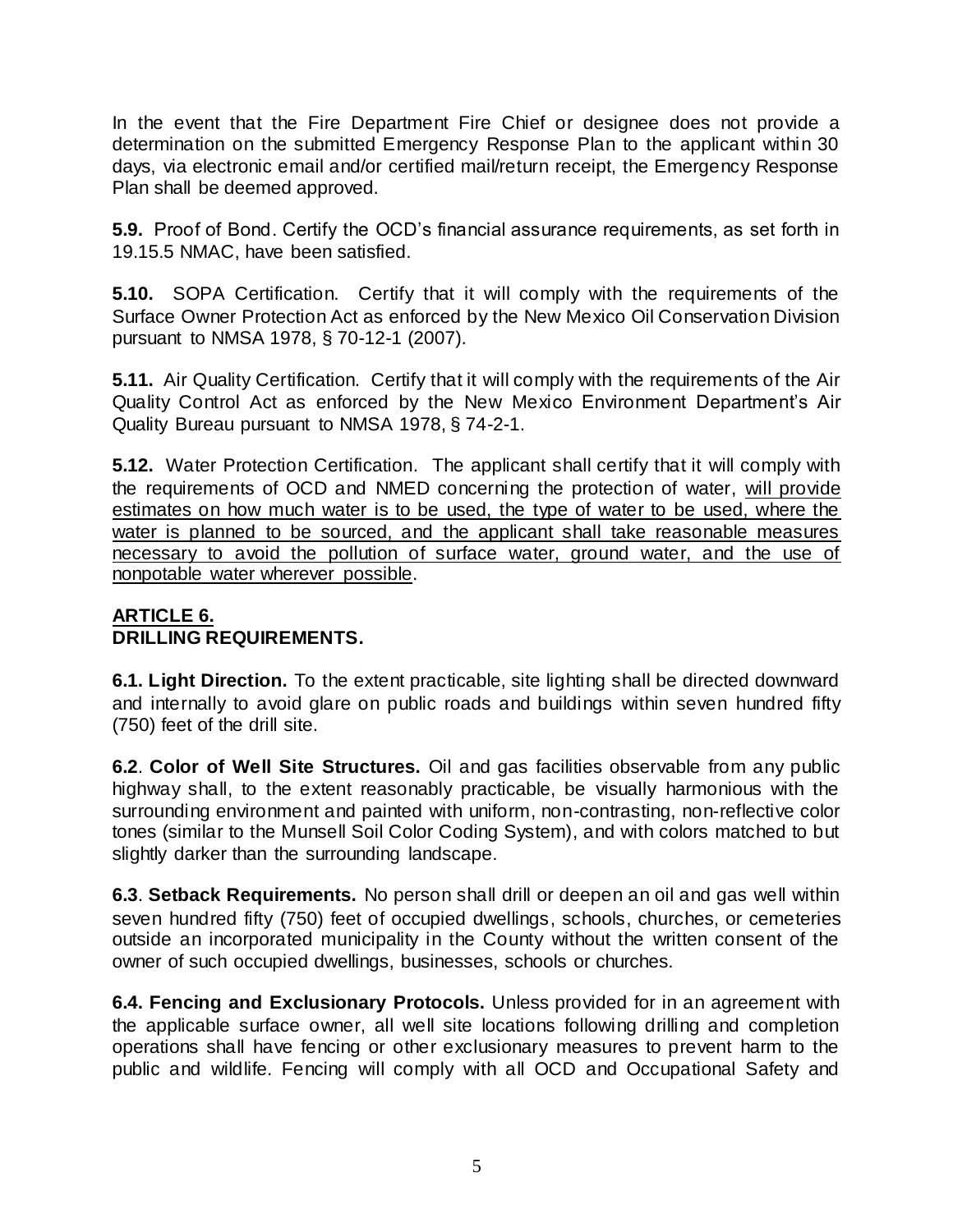Health Administration (OSHA) requirements for the protection of the public, livestock, and wildlife.

**6.5. Best Practices.** Operator shall conduct its operations consistent with best practices of the oil and gas industry as defined by the American Petroleum Institute (API) Overview of Industry Guidance and Best Practices and comply with all applicable federal and state requirements.

**6.6. Trash and Debris.** Operator will maintain all locations and well sites upon which operations have taken place clear of all litter, trash, and other waste.

**6.7. Water Protection.** Operator will utilize best practices to ensure that surface water, subsurface water, and groundwater are protected during operations and comply with all applicable state and federal regulations relating thereto. Operator will utilize best practices to assure efficient use of water.

**6.8. Abandonment, Plugging and Remediation.** Operator shall submit to the County copies of all OCD approved plugging and abandonment permits.

### **ARTICLE 7. INSURANCE REQUIREMENTS.**

**7.1. Insurance.** In addition to the financial assurance required by the OCD and other laws and subject to the self-insurance option below, the operator shall carry the insurance policy or policies required below provided by an insurance company or companies authorized to do business in New Mexico. In the event such insurance policy or policies are cancelled, the operator will take corrective actions to reinstate the insurance policy or policies, and notify the County of said corrective action.

- A. The County, its officials, employees, agents and officers shall be endorsed as an "additional insured" on the required policies.
- B. Certificates of insurance shall be delivered to the Sandoval County, Planning and Zoning Commission, 1500 Idalia Road, Building D, Bernalillo, NM 87004, evidencing all the required coverage, including endorsements, prior to the commencement of operations requiring notice.
- C. Each policy shall be endorsed to provide the County a minimum thirty-day notice of cancellation, non-renewal and/or material change in policy terms or coverage. A ten days' notice shall be acceptable in the event of non-payment of premium.

**7.2. Standard Commercial General Liability Policy***.* This coverage must include premises, operations, blowout or explosion, products, completed operations, sudden and accidental pollution, blanket contractual liability, underground resources and equipment hazard damage, broad form property damage, fire, independent contractors'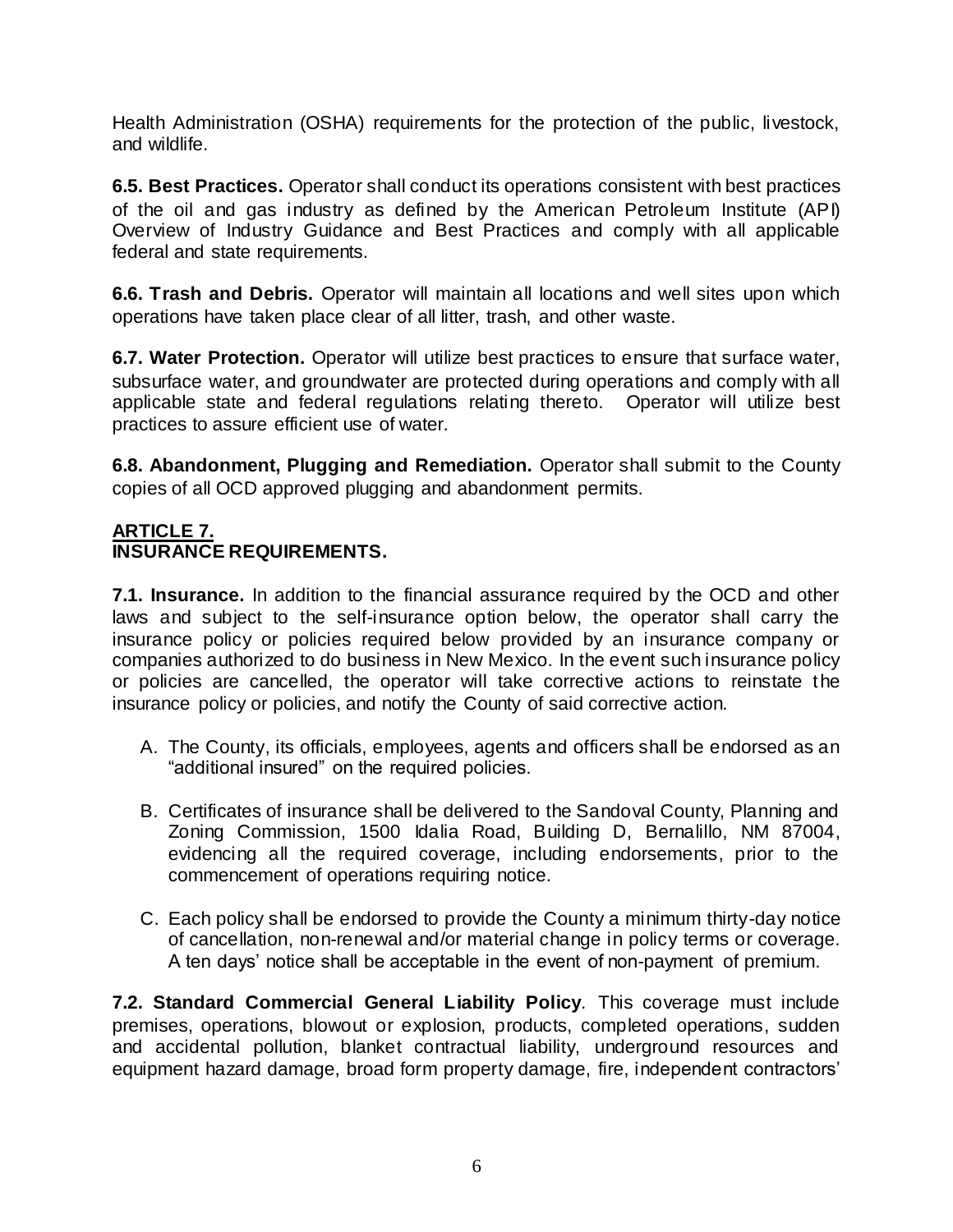protective liability and personal injury. This coverage shall be a minimum combined single limit of \$5,000,00.00 per occurrence for bodily injury and property damage.

### **ARTICLE 8. VARIANCES.**

**8.1. Application for Variance.** A written application for a variance from the terms, limitations, and requirements of this ordinance shall be submitted to the Planning and Zoning Commission by operator as part of the notice packet or later as a separate submission along with a \$50.00 review fee per variance.

**8.2. Required Information**. The variance shall identify the term, limitation, or requirement with reference to the article, section, and paragraph for which operator seeks the variance. Operator shall also state the grounds upon which the variance is sought and should be granted.

**8.3. Criteria**. Granting of the variance shall not be detrimental to the public health, safety, or welfare or injurious to the County's interests. Granting of a variance is justified if there is a demonstrable hardship on operator or common benefit to all interested parties based upon articulable conditions upon the site covering the application.

## **ARTICLE 9. PROCEDURES AND FEES.**

**9.1. Review of Permit application.** The Planning and Zoning Division Director or designee shall review the Permit application for completeness. The review of the application shall be completed by the Planning and Zoning Division Director or designee within 10 working days. In the event that the Planning and Zoning Division Director or designee determines that the Permit application is complete, the Director or designee shall issue a Permit Approval to the applicant within the 10 working day period.

In the event that the Planning and Zoning Division Director or designee determines that the Permit Application is incomplete, the Director or designee will notify the applicant within 10 working days of receipt of the Permit Application and provide information regarding the Permit Application's insufficient information. In this event, should the Applicant pursue Permit Application approval, the Applicant shall resubmit the Permit Application to include material and information to resolve the insufficiency within 10 working days. The Planning and Zoning Division Director or designee shall have an additional 10 working days to review the Permit Application for completeness.

**9.2. Fee.** For any new well drilled by operator in the County, the applicant will pay to the County a fee of \$250.00 per well with such payment to be included with the application provided for such new drilling operation. In the event that the applicant is required to provide additional information to resolve Permit application insufficiencies, no additional fees shall be required.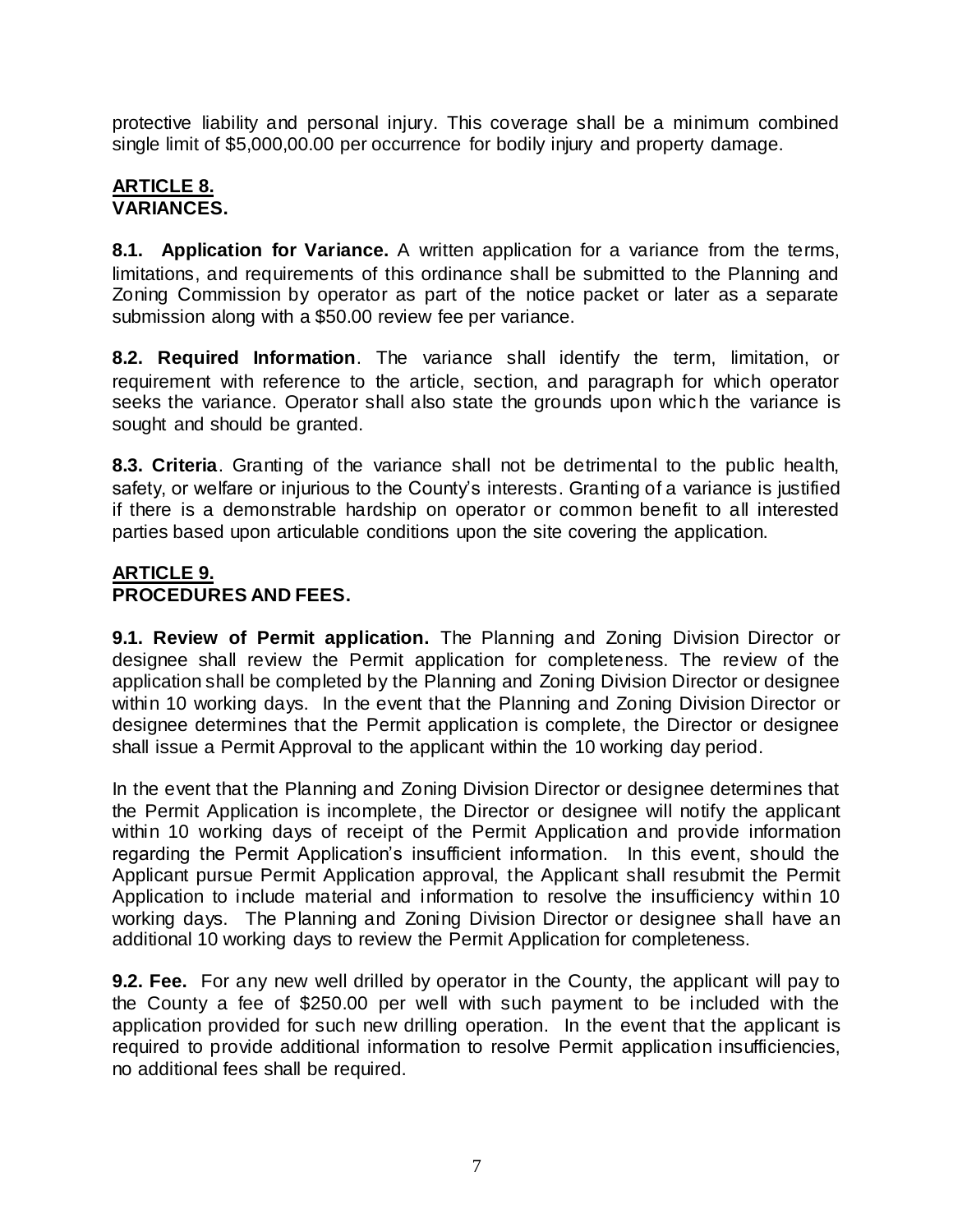**9.3. Appeal.** Anyone aggrieved by a decision of the Planning and Zoning Division Director or designee may appeal such decision to the Planning and Zoning Commission. A decision of the Planning and Zoning Commission may be appealed to the Board of County Commissioners. The Appellant is responsible for demonstrating Legal Standing to file an Appeal as determined by the County Attorney. Such appeal must set forth specifically wherein it is claimed there was an error or an abuse of discretion, or where the decision was not supported by evidence in the matter.

#### **ARTICLE 10 ENFORCEMENT**

**10.1. Non-Compliance.** In the event of failure by the operator to comply with this Ordinance, the Planning and Zoning Division Director or designee shall issue a written notice to operator stating a time of at least thirty (30) days to comply with the notice.

**10.2. Violations.** If any permittee knowingly or willfully violates any provision of this Ordinance and such violation directly causes material harm to the public health, safety of county residents, or the environment, the Planning and Zoning Division Director or designee shall issue a written citation to such person describing the violation and corrective actions required. When a violation of the Sandoval County Oil and Gas Ordinance results in a significant safety or environmental hazard, the owner or controller**,** will be sent a Cease and Desist Letter, giving the permittee thirty (30) days in which to set forth reasonable abatement measures. The permittee must immediately cease all nuisance behavior. Failing to do so may result in the permittee receiving a summons for violating the Sandoval County Oil and Gas Ordinance. The violation citation may be issued to the permittee of the land where the violation is alleged to exist, the occupier of the land if different from the owner or to both in the discretion of the Planning and Zoning Division Director or designee. When possible, the citation shall contain the address of the property on which the violation is alleged to exist, the legal description of the property or both. The citation shall be hand-delivered to the alleged permittee or violator if possible, or may be mailed to the alleged permittee or violator posted upon the property. Any of the previously listed forms of notice shall constitute sufficient service of notice under the law.

Any citation issued for violation of this Ordinance shall state the name of the alleged permittee or violator, the date the citation was issued, the type of violation, and the section of this Ordinance under which the violation is issued. The citation shall, if possible, list the action necessary to cure the alleged violation. The citation shall conspicuously and in bold face type state: "If not paid, this fine shall constitute a lawful debt which will be collected pursuant to legal process and may be assessed as a lien upon the property upon which the violation exists. If the violation is remediated by the County or by a contractor hired by the County, the actual costs of remediation may be added to the fine."

The fine for violating any provision of this ordinance shall not exceed \$300 or the maximum legally allowable and the fine shall be payable to the County. The fine may be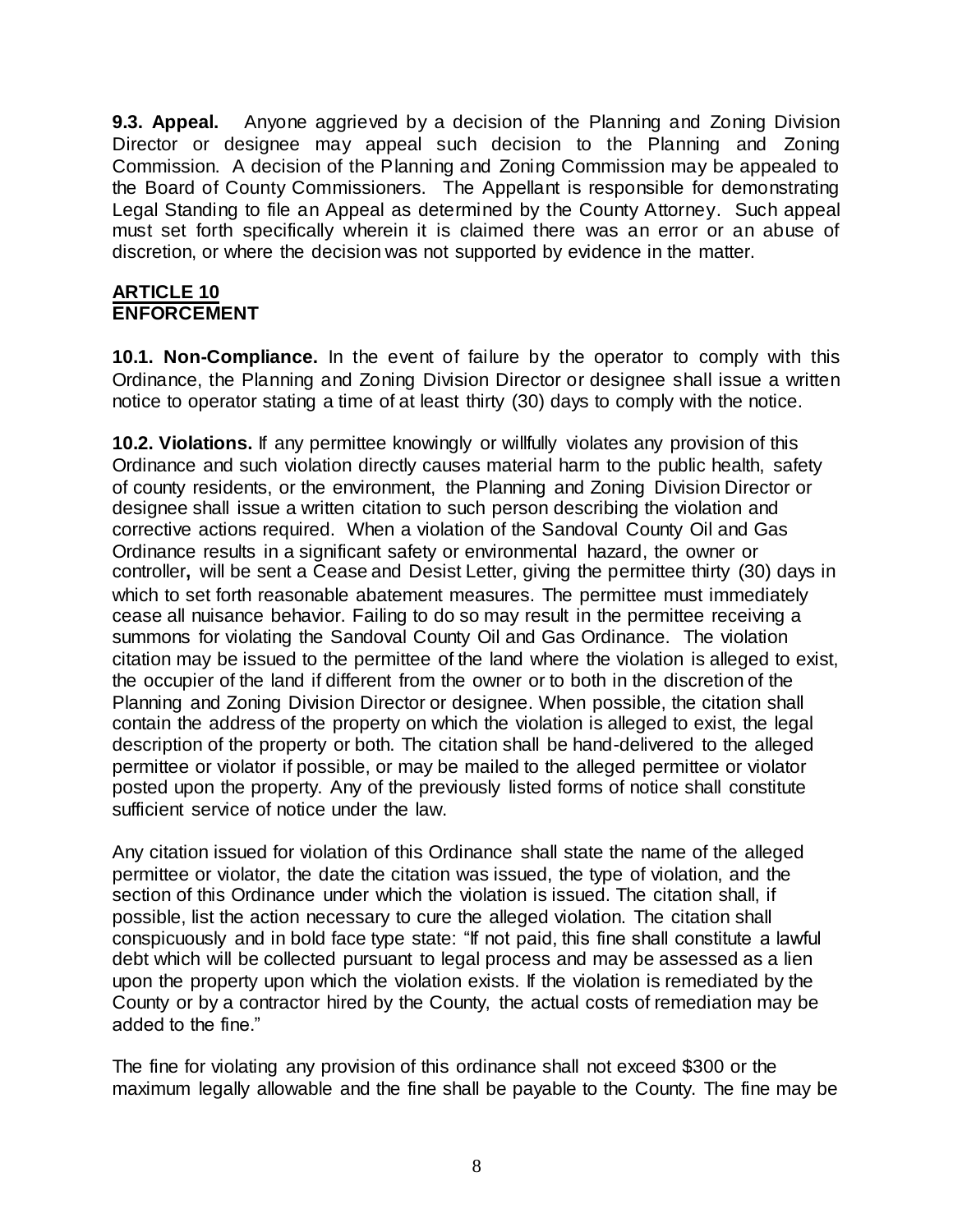waived in the sole discretion of the County if the alleged permittee or violator commences and completes satisfactory actions to remediate the alleged violation.

## **ARTICLE 11. SEVERABILITY, EFFECTIVE DATE.**

## **11.1. SEVERABILITY.**

If any provision of this Ordinance shall be held invalid or non-enforceable by any court of competent jurisdiction for any reason, the remainder of this Ordinance shall not be affected and shall be valid and enforceable to the fullest extent of the law.